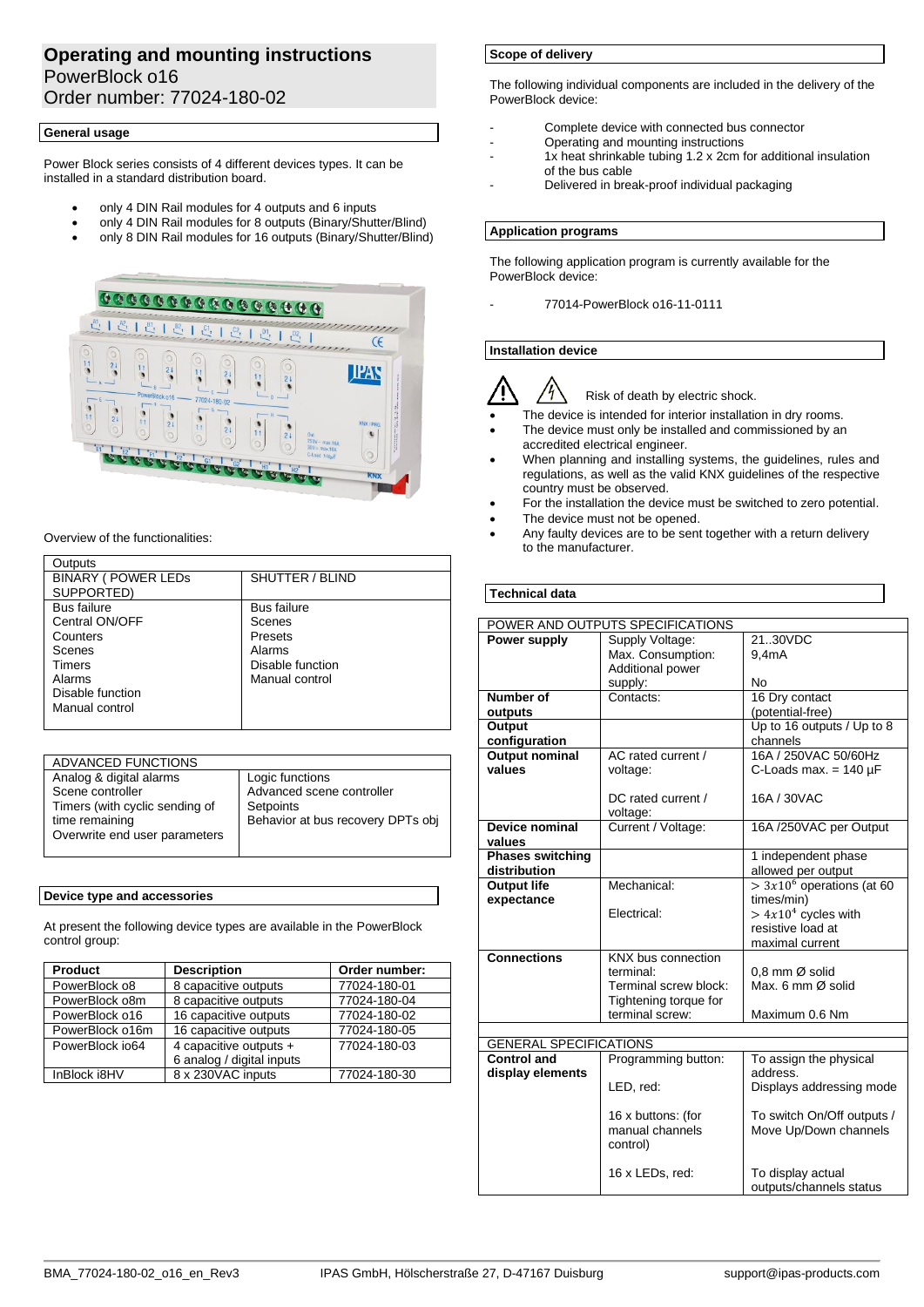| <b>Mechanical data</b>   | REG casing 8TE:       | Plastic ABS - V0                     |
|--------------------------|-----------------------|--------------------------------------|
|                          | Width:                | 140 mm                               |
|                          | Hight:                | 58 mm                                |
|                          | Lenght:               | 90 mm                                |
|                          | Weight                | 235 g                                |
|                          | Mounting:             | 35 mm DIN rail                       |
| <b>Electrical safety</b> | Pollution class:      | 2                                    |
|                          | Protection type:*     | <b>IP20</b>                          |
|                          | Protection class:**   | Ш                                    |
|                          | Overvoltage category: | Ш                                    |
|                          | KNX Bus:              | SELV DC 30V                          |
| <b>EMC</b>               | Complies with:        | EMC directive 2014/30/EU             |
| requirements             |                       |                                      |
| Environmental            | Weather resistance:   | EN 50090-2-2                         |
| conditions               | Environmental con-    |                                      |
|                          | ditions in operation: | $-5^{\circ}$ C to $+45^{\circ}$ C    |
|                          | Storage emperature:   | -25 $^{\circ}$ C to +55 $^{\circ}$ C |
|                          | Transportation        |                                      |
|                          | temperature:          | -25 $^{\circ}$ C to +70 $^{\circ}$ C |
|                          | Rel. humidity:        | 5 % to 93 %                          |
|                          | (non condensing)      |                                      |
| <b>Certification CE-</b> | KNX registered:       | Yes                                  |
| Signage                  | According to EMC-     | (Residential and                     |
|                          | Guidelines:           | commercial buildings),               |
|                          |                       | Low Voltage guidelines               |

\* (according to EN 60529); \*\* (according to IEC 1140)



- **1**: KNX bus connector
- **2**: Programming button
- **3**: Programming LED
- **4**: SD card slot (only for internal use)
- **5**: Outputs connector: Channel A, B, C, D

**6.1**: Manual control (See Annex 1)

Blind channel:

- Long press: Move Up (LED blinks while moving)

- Short press: Stop/Step

- Binary channel:
- Short press: Output toggles to ON/OFF

**6.2**: Manual control (See Annex 1)

Blind channel:

- Long press: Move Down (LED blinks while moving)

- Short press: Stop/Step

Binary channel:

- Short press: Output toggles to ON/OFF

**7.1**: LED output/channel status

Binary channel LED ON = Output ON, LED OFF = Output OFF / Shutter: LED blinks while moving UP

**7.2**: LED output/channel status

Binary channel LED ON = Output ON, LED OFF = Output OFF / Shutter: LED blinks while moving DOWN

**8**: Outputs connector: Channel E, F, G, H

## **Mounting and wiring**

As an REG device, the Power Block series are suitable for mounting in distribution boxes on 35 mm DIN rails and wall boxes.

To mount the device, it must be angled to slide onto the DIN rail from above and then locked into place with a downward movement.

Please make sure that the security latch at the bottom side of the device snaps into place and that the device is firmly attached to the rail. To dismount the device, the security latch can be pulled downwards with a suitable tool and then the device can be removed from the rail.

After the device has been inserted, the cables for the Outputs should be attached to the upper and lower connectors. However, please make sure that these are labelled clearly.

To connect the KNX cable, a standard bus connector is plugged into the respective entry on the device. Please make sure that there is double basic insulation between the KNX installation and the power supply. To do so, please insulate the wires of the KNX cable up to the bus connector with the enclosed shrinkable tubing.

Please make sure that the cables are laid in a way that ensures sufficient distance between the inputs and outputs cables.